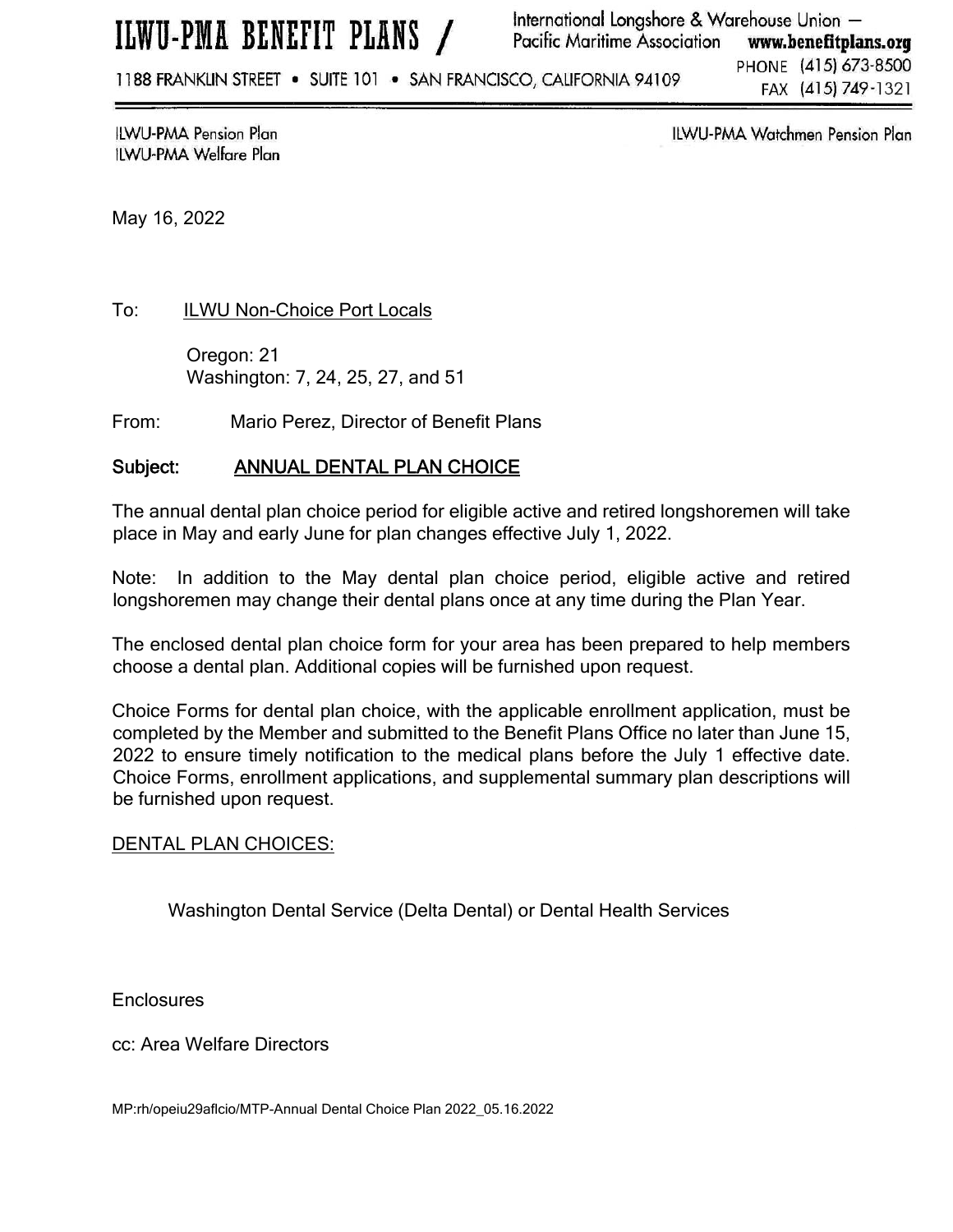# **ILWU-PMA Welfare Plan Dental Program Choice Form**

**For Washington Locals 7, 19, 21, 23, 24, 25, 27, 32, 47, 51, 52, 98 and Retirees and Survivors living in Washington**

# **CHECK () YOUR CHOICE AND SIGN BELOW**

### **DENTAL PROGRAM**

| <b>Delta Dental of Washington</b><br><b>Dental Health Services</b><br>If you choose Dental Health Services (DHS),<br>you must choose a dentist from the directory of<br><b>DHS Participating Providers as your regular</b> |            | Member's Name - PLEASE PRINT<br>Member's Signature |              |     |
|----------------------------------------------------------------------------------------------------------------------------------------------------------------------------------------------------------------------------|------------|----------------------------------------------------|--------------|-----|
|                                                                                                                                                                                                                            |            |                                                    |              |     |
|                                                                                                                                                                                                                            |            | <b>Telephone Number</b>                            |              |     |
| Name of Dentist - PLEASE PRINT                                                                                                                                                                                             | Provider # |                                                    |              |     |
|                                                                                                                                                                                                                            |            | <b>Street</b>                                      |              |     |
| City                                                                                                                                                                                                                       |            |                                                    |              |     |
|                                                                                                                                                                                                                            |            | City                                               | <b>State</b> | Zip |

### **DENTAL CHOICE**

Eligible families in Washington Locals 7, 19, 21, 23, 24, 25, 27, 32, 47, 51, 52 and 98, and retirees and survivors living in Washington are now offered a choice of dental plans. The choice is made when eligibility is first obtained. Plans may be changed during Annual Enrollment each year, in May. In addition to the May Annual Enrollment period, members may change their dental plan once at any time during the Plan Year (July 1-June 30). You must give the Benefit Plans Office written notice of your change. The Benefit Plans Office will provide written confirmation of the change and notice of the effective date. Retirees and survivors are also offered a choice when they move into a new area where more than one plan is available.

If you are a new eligible, or if you want to change dental plans, complete and mail this form to:

 ILWU-PMA Benefit Plans 1188 Franklin Street, Suite 101 San Francisco, CA 94109

### **EFFECTIVE DATE**

If you have just become eligible for ILWU-PMA Welfare Plan benefits, your dental coverage begins the same date as your Welfare Plan eligibility. Enrollment forms will be sent to your address of record.

If you are already enrolled but are changing dental plans during the May Annual Enrollment period, your coverage under the new plan begins July 1. If you are changing dental plans during the Plan Year, your coverage under the new plan will begin as soon as possible following receipt of your request in the Benefit Plans Office.

If you are a retiree or survivor moving to a new area, your coverage under the new plan will coincide as nearly as possible with your move.

# **(OVER)**